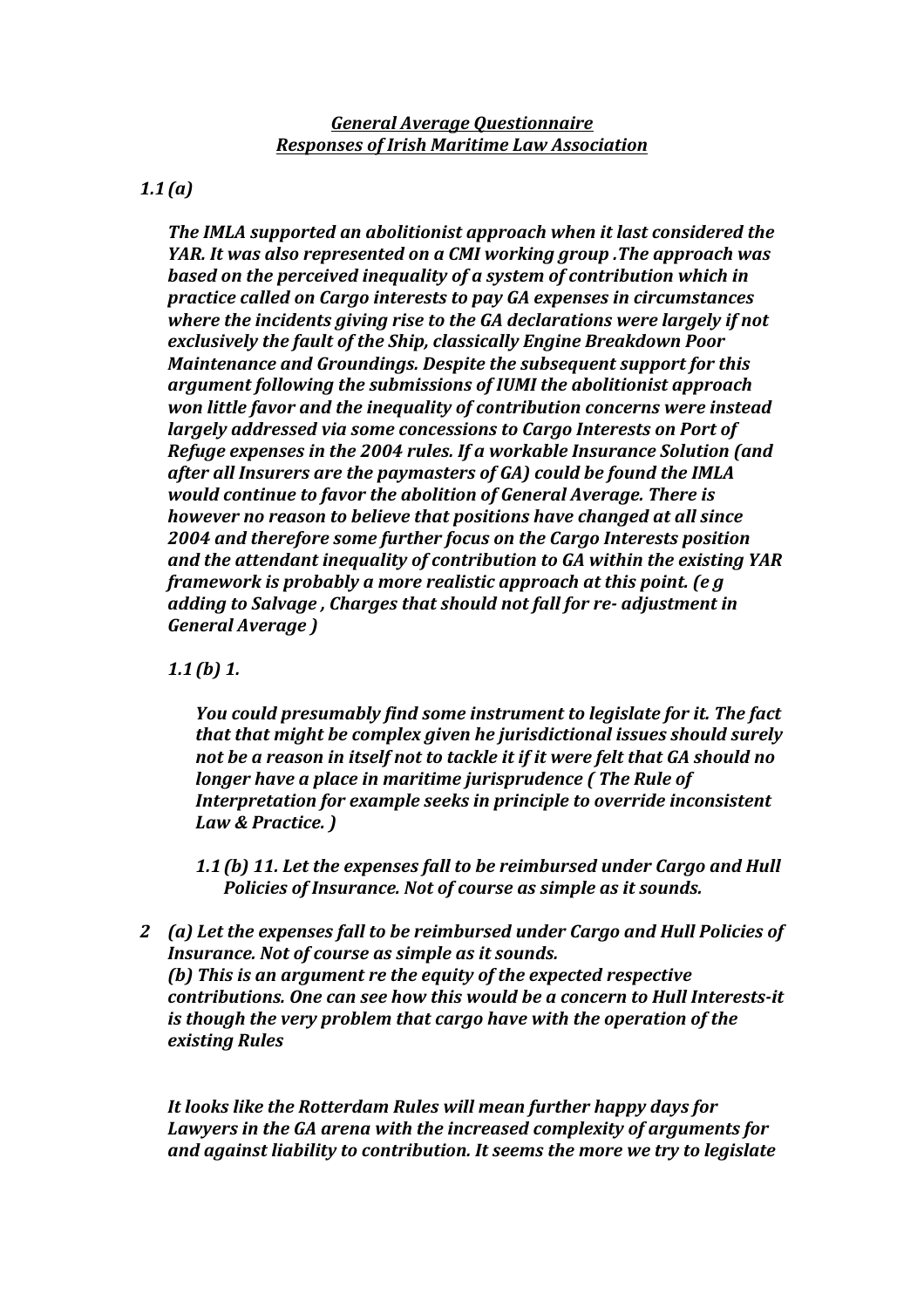*for particular situations such as envisaged, the more rather than less complex the rules become.* 

# *Definitions.*

- 3 *(a)* We think so as part of any further work on GA. Admittedly the industry *is fairly comfortable with the existing terminology and definitions can of course bring its own problems. We would think it's worth looking at though.*
- *3 (b ) Extraordinary Sacrifice Common Maritime Adventure Common Peril Common Safety* **Salvage Remuneration**  *Temporary Repairs Extraordinary Circumstances Condemnation / Abandonment Rule X*

#### *Scope.*

*4. No strong views - both have advantages.*

## *Format*

**5.** There may be a case in a further comprehensive review were it to take *place for disposing of the Lettered rules and indeed the rule Paramount and merely having numbered rules. This has already been looked at of course.* **The second paragraph of the Rule of Interpretation sounds confusing.** 

## *Dispute Resolution*

*6. That sounds useful. We are not sure whether "Binding Arbitration" would get much support in larger cases. Litigation seems to be more popular than Arbitration or Mediation still at least in this jurisdiction.* 

#### *Enforcement*

*7 (a) Possibly Yes. Any steps promoting greater uniformity should be welcomed.*

*7 (b) Yes.*

## *Absorption Clauses.*

**8.** Absorption Clauses are certainly valuable. Difficult to see how any useful *changes such as introducing minimum expenditure levels on GA declarations could* work in practice (*i.e.* in the throes of a casualty ) but the concept is *attractive and might be explored.* 

*Piracy*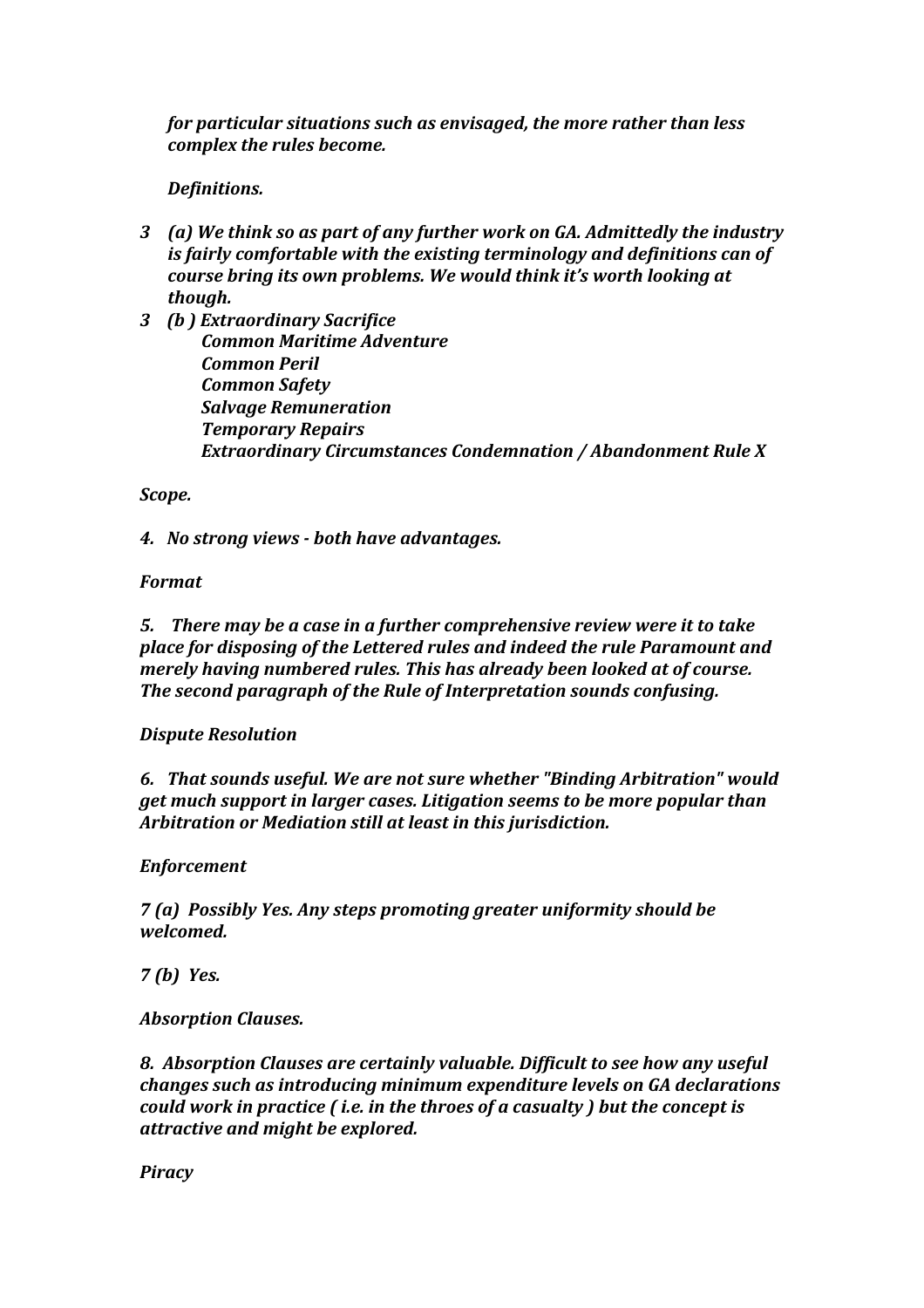*9* (a) It seems as if it would be worthwhile to make specific provision for it perhaps under any new definition of "extraordinary Sacrifice or *Expenditure"*

*(b)* No statutory prohibition and no precedent on governmental position to *go on.*

#### *Other Matters*

11. WE compliment the CMI on the appointment of Bent Nielsen to the *Chairmanship of the new IWG. At the previous revision Bent was open to all arguments advanced and played a distinguished role as rapporteur from recollection. The presence of Andrew Bardot, Ben Browne and Linda Howlett* also demonstrate that the wider interests of Hull and Cargo and their *respective Insurers will be to the fore in the new review. One of the observations of the IWG on the last occasion was that Insurers were late in joining the discussions. The IMLA wishes the IWG every success in this round of further deliberations.*

**Section 2.** 

*1. Rule of Interpretation.*

As per earlier remarks a fresh revision might usefully look at prioritising all *rules* within one numbered system. The 1994 version of the rule does seem *cumbersome although in fairness a lot of discussion did go into it.* 

*2. Rule Paramount.*

**One the one hand this would seem to be fair. On the other hand if an act is** *unreasonable then surely there is no GA Act within the meaning of Rule A so how does any issue of contribution arise?*

*3. Rule of Application.*

*Logically- Yes!*

*Section 3 Lettered Rules* 

*Rule B* 

2.2 We don't see that anything has changed since this was last considered.

*Rule C*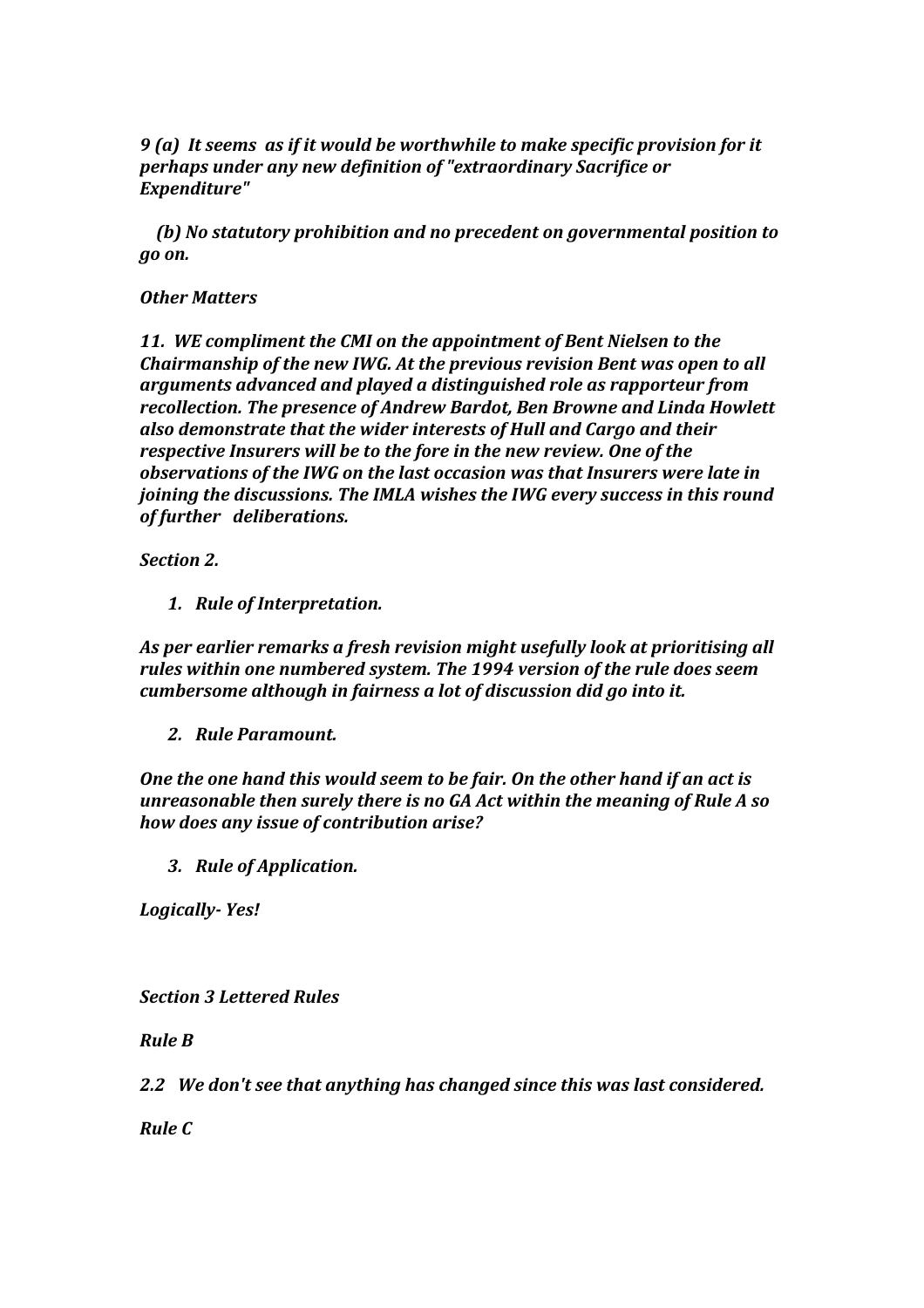- **3.1 If delay resulting in loss of market is not recoverable under Cargo** *Clauses it is difficult to argue that it should be recoverable as a GA claim.* The value of the claim can still be arrived at on the sound *arrived basis as defined presumably.*
- **3.2** If delay resulting in loss of market is not recoverable under Cargo *Clauses it is difficult to argue that it should be recoverable as a GA claim.* The value of the claim can still be arrived at on the sound *arrived basis as defined presumably.*
- *4. Rule D*

*Rule E* 

*5. (1) Yes*

*(2)* We would favor an absolute limit of 12 months to focus all minds on the expedition of claims whether that be from the date of the *casualty or the date of the common maritime adventure.* 

*Rule F* 

*6 (2) b. Could perhaps be dealt with in any new ' Definitions" section under "extraordinary sacrifice or expense"*

*6 (3) No strong views - though the proposal would seem to*  fundamentally change the object of the existing rule which has been *the subject of much consideration already.* 

*Rule G*

*7* (2) Clarification on the point would seem appropriate in the *interests of uniformity of Adjustments.*

*7 (4) b Not sure we see the distinction here. (Is it subjective v objective test?)*

*7* (5) This is probably an issue worthy of actual case study.

*Section 4 Numbered Rules*

**Rule 1V** 

*Would seem relatively straightforward to refer in some way to pre- existing damage as irrecoverable.*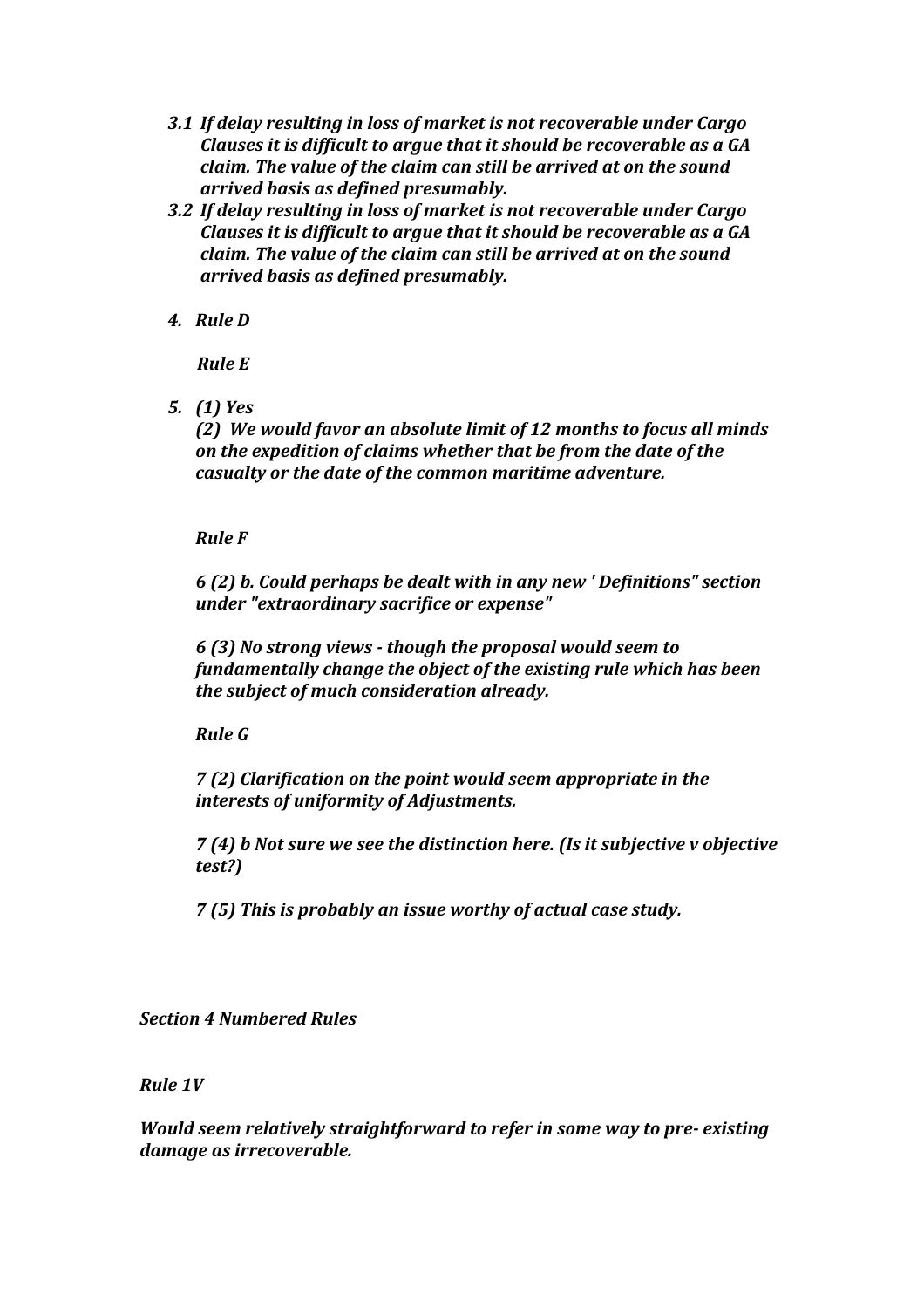*Rule V1*

*6 (1) It seems therefore that the salvage compromise that ultimately gave*  rise to the 2004 revision of the rule would no longer be acceptable.

*6 (1) a* 

The 2004 position did achieve consensus at the time .If it was acceptable *then it is surely as valid today.* 

*6(2) a Would seem to make sense*

*Rule V111*

*8 (a) Yes*

*(b)* Yes

*Rule X* 

*10 (1) That seems appropriate.*

 *(2) That too seems appropriate*

*Rule X1* 

11.1 The 2004 compromise seems fair.

11.2 Logically yes in light of the decision.

11.3 The rules should be amended to cater for expenses arising from such *eventualities*

11.4 *Absent any evidence to the contrary* 

*11.5 (a)* Not in our view

*<i>(b) No* 

- *(c) Would be a helpful clarification*
- *(d)* Logically yes

*Rule X1V*

14 (1) No experience of seeing how the 2004 version works in practice.

*14 (2 ) No*

*Rule XV1*